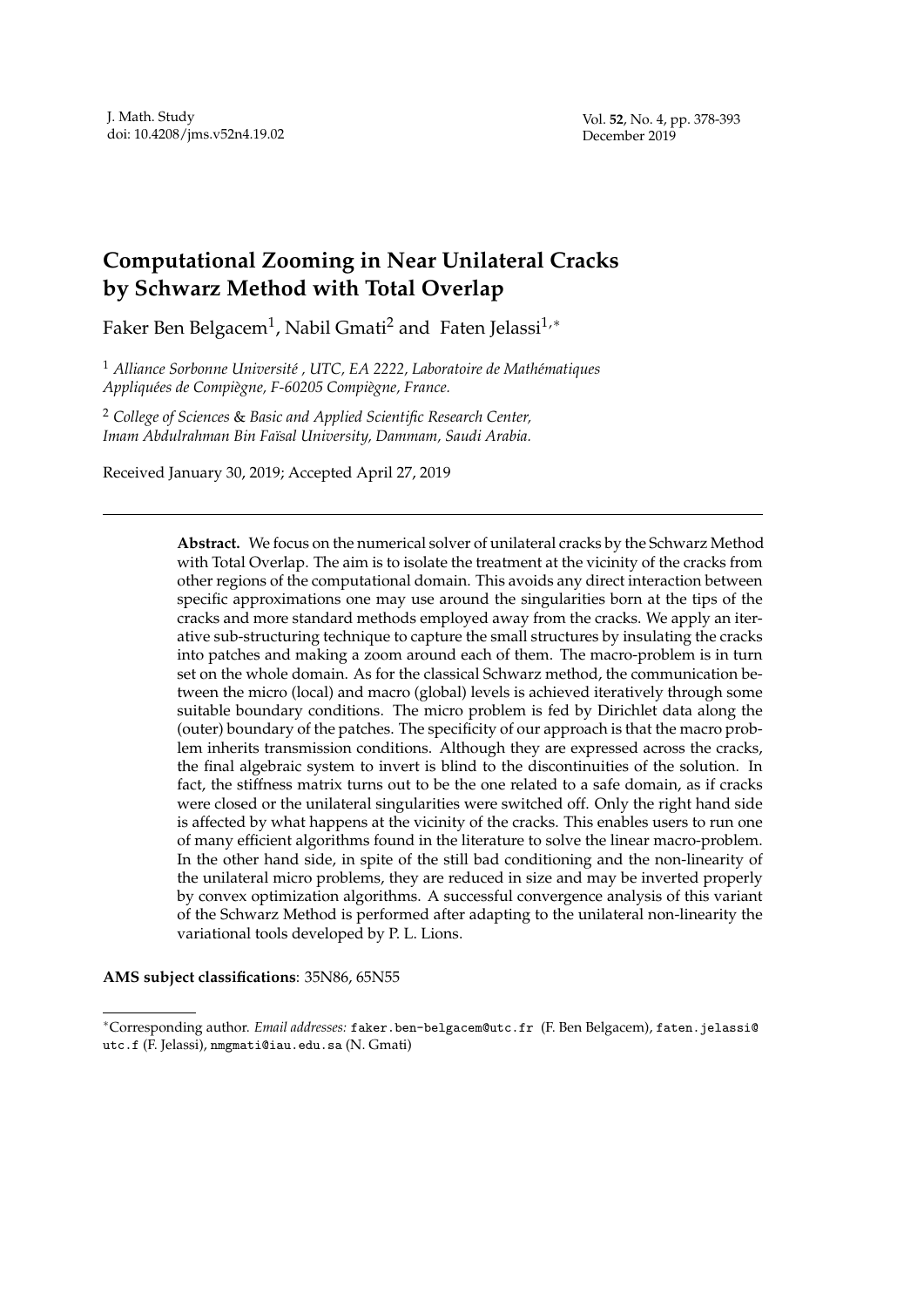**Key words**: Integral operators, regular kernels, Jacobi transform, separated variables approximation.

# **1 Introduction**

Realistic cracks that occur in many engineering fields are most often subjected to non linear unilateral contact conditions. Designing affordable methodologies for their reliable numerical simulation still arises substantial interest. Multifold enhancements may be on increasing the accuracy of the approximation, on improving the efficiency of the solvers to run for evaluating the discrete solution or on the implementation and parallelization procedures of these solvers, ... etc.

Enrichments of finite element methods have been elaborated to strengthen the accuracy of the discrete displacement, strain and stress fields. A qualitative analysis of the singularities arisen at the vicinity of crack tips is now known and practitioners can therefore refine the mesh in a well adapted shape so to well capture the singular part of the solution. Newer procedures may also be employed to improve the computed solution (see [5, 13, 14, 32, 33, 35, 37]). We point out, in particular, different versions of X-fem, PU-fem and G-Fem with or without (Heaviside) cut-off functions (see [2, 9, 10, 36]). The reverse of the medal has to do with the condition number of the discrete problems to solve. These problems suffer from bad and possibly very bad conditioning. We refer for instance to [2, 10] for some convincing examples. Solving efficiently the discrete system, after carrying out a finite element approximation of any kind, requires some known effective techniques such as multi-grid, multi-scale or sub-structuring approaches. This is the way followed for instance in [7, 15, 24, 26, 38, 39]. We pursue here a similar objective by applying the iterative Schwarz Method with Total Overlap for the unilateral cracks introduced in for linear problems in [6, 23]. The aim here is the realization, at each iteration, of a numerical zoom where it is needed, in a thin region surrounding the cracks. Zooming methods has been used in the finite elements analysis of the linear case and proved to be helpful in well capturing the localized singularities. We recommend [3, 4, 7, 8, 11, 15, 16, 20, 22, 28, 29, 31, 34] and references therein.

The purpose is hence to apply the Schwarz Method with Total Overlap to compute the displacement or temperature field at the vicinity of cracks where the contact is of Signorini's type. It is successfully used and analyzed for linear cracks in [6]. It helps making a numerical zoom around the geometrical singularities, born along and especially at the tips of the cracks. The displacement field satisfies then a variational inequality within a patch surrounding the cracks. To complete the construction of the full solution, a linear problem is solved in the whole domain. Both problems talk to each other alternately through some suitable transmission conditions. How the coupling operates is the distinctive marker of the method. The core advantage is related to the linear problem which can be set up on the safe domain. Things occur as if the cracks are closed, at least for the stiffness matrix. The straightforward result is the enhancing of the condition number of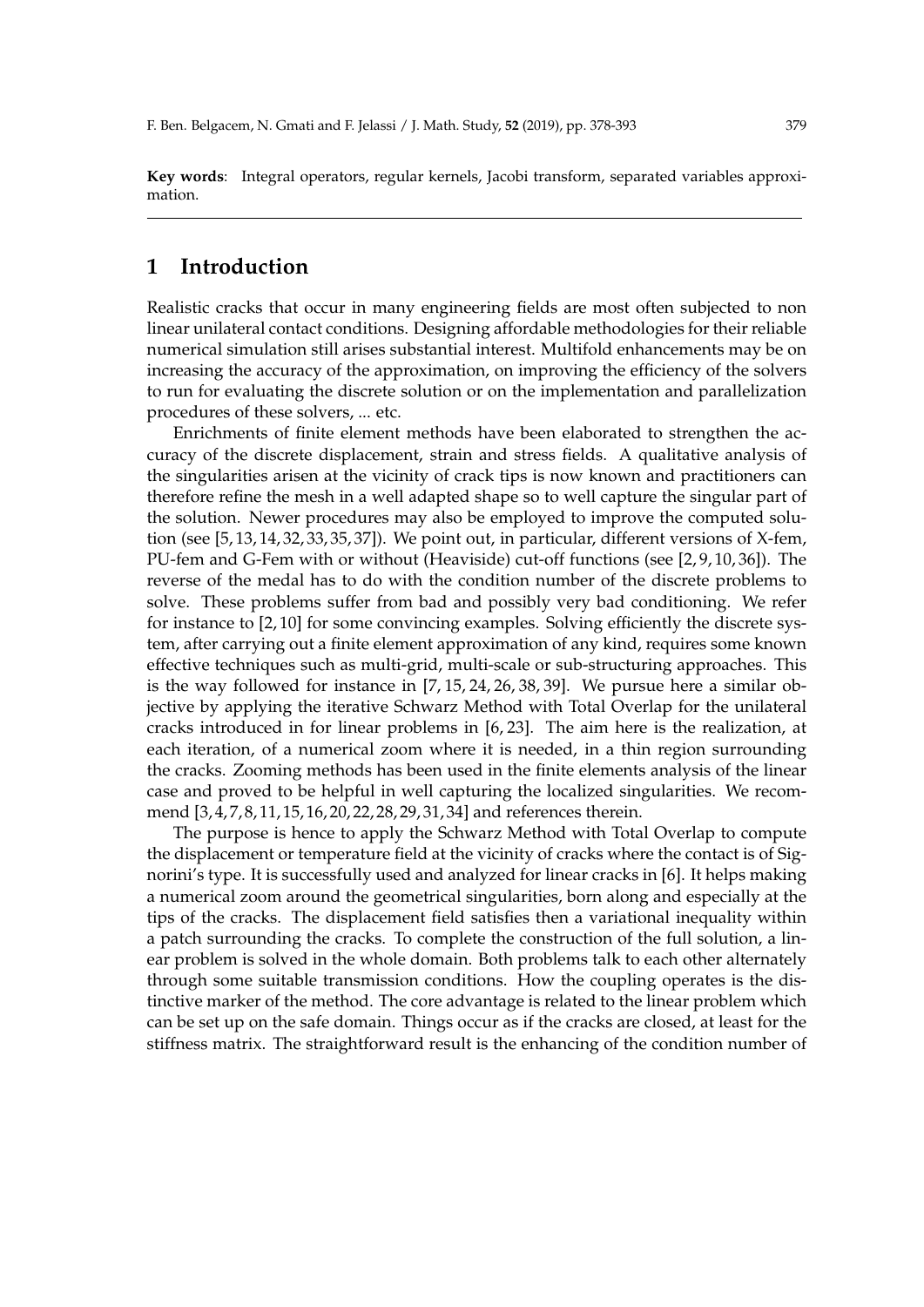that matrix as observed in [30]. We perform the convergence analysis in the nonlinear Signorini context. The mathematical methodology is rooted in [27] with the modifications required by the unilateral contact ; it enables us to state a strong convergence of the algorithm with respect to the natural norms.

The outline of the paper is as follows. In Section 2, we describe two examples from solid mechanical and hydrostatic where unilateral cracks may occur. They are modeling semi-permeable leaks in the latter and fatigue fractures in the former. We then write down the variational inequality for the thermal problem and conduct a brief discussion about the singularities born at the vicinity of the tips of the cracks. This suggests to practice a zoom around these special points to get a better insight on their singular behavior. Section 3 is precisely dedicated to the description of the numerical zooming method. The cracks are isolated within patches or (narrow) sub-domains where (local) variational inequalities should be handled. The temperature field in the remaining part of the domain is computed as the solution of a linear problem where boundary conditions along the cracks are obtained from the micro subproblems, already inverted. The non standard point resides in the nature of these informations which are transmission conditions. Different subproblems are updated iteratively by means of the alterning Schwarz process. We discuss some of its fundamental properties. Afterwards, we make a condensation along the boundaries of the patches surrounding the cracks and explain why our iterative algorithm is equivalent to the Picard method applied to a particular nonlinear operator we define here. In Section 4, we state and prove an abstract convergence result in a Hilbert space of the Picard sequence. In Section 5, the abstract result is applied to our Schwarz procedure which allows us to derive a convergence result of the Schwarz iterates toward the exact solution, with respect to the energy norm.

*Some notations* — Let Ω be a bounded domain in **R***<sup>d</sup>* ,*d*=2,3, with a boundary Γ. The generic points of Ω are denoted by *x* or *y*. The Lebesgue space *L* 2 (Ω) of square integrable complex valued functions is endowed with the natural norm  $\|\cdot\|_{L^2(\Omega)}$  and we set  $L^2(\Omega)$  =  $L^2(\Omega)^d$ . We need also some Sobolev spaces,  $H^1(\Omega)$  involves all the functions that are in  $L^2(\Omega)$  so as their partial derivatives. The subspace containing the functions in  $H^1(\Omega)$ that vanish on Γ is denoted by  $H_0^1(Ω)$ . The set of the traces over Γ of all the functions of *H*<sup>1</sup>(Ω) is denoted *H*<sup>1/2</sup>(Γ) and *H*<sup>−1/2</sup>(Γ) is its dual (see [1]). The symbol [*·*] stands for the jump across a given boundary.

# **2 Nonlinear cracks**

Cracks initiation or cracks growth that currently occur in mechanical or thermal structures due to fatigue are non linear phenomena. Unilateral conditions or the Signorini type conditions versus linear Dirichlet or Neumann boundary conditions are generally adopted along those cracks. Many examples involving nonlinear crack models may be presented. We choose to briefly describe two configuration, one picked-up in mechanical structures and the other in thermal diffusion.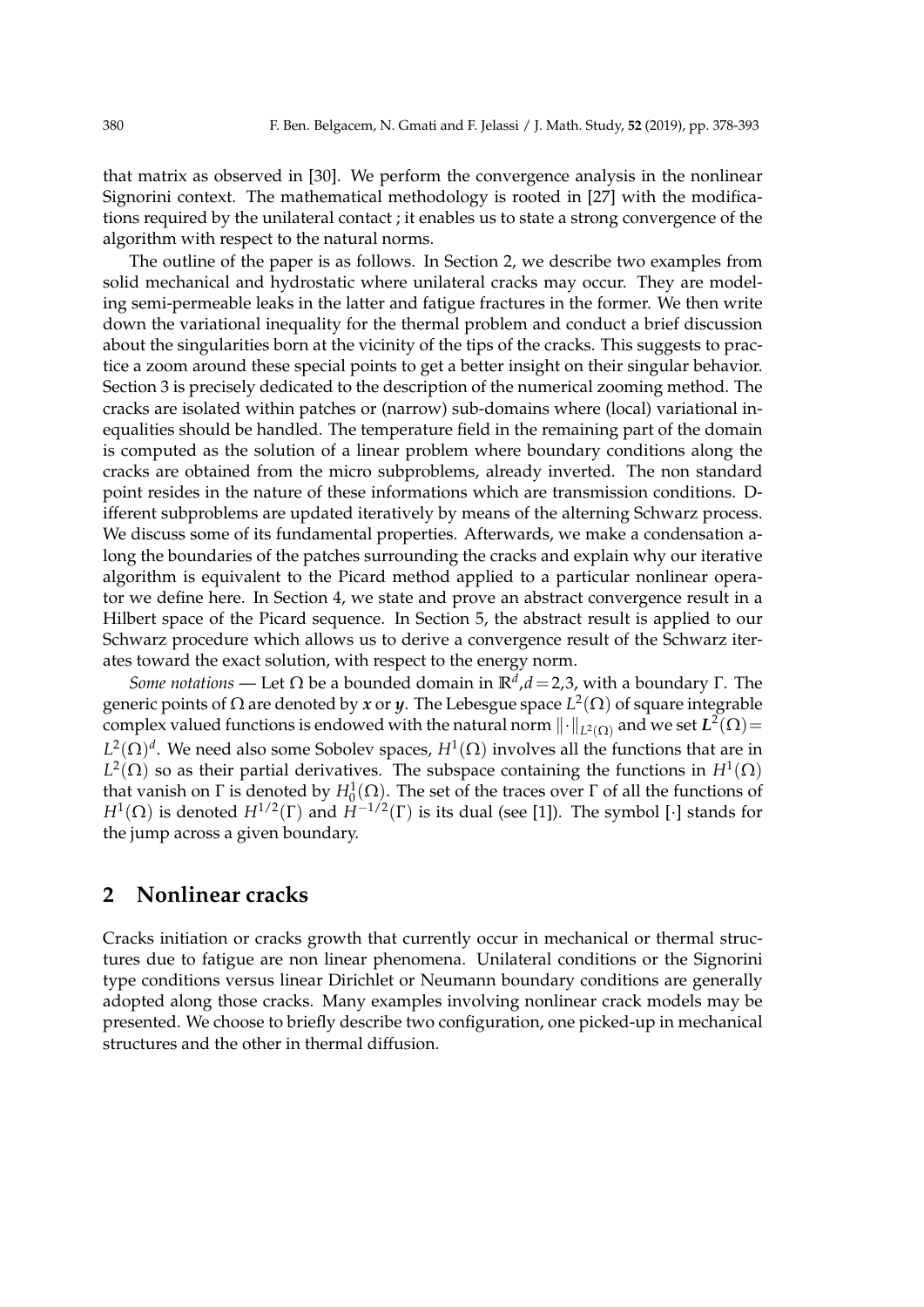### **2.1 Fatigue cracks in the elasticity model**

Consider an elastic solid that occupies the domains  $\Omega \subset \mathbb{R}^d$  in its unconstrained configuration. The boundary is *∂*Ω and the unit external normal is denoted by *n*. We assume that  $\partial\Omega$  is partitioned into  $\Gamma_D$  and  $\Gamma_N$ . We suppose that  $\Omega$  contains a crack represented by a connected Lipschitz surface *γ*, entirely embedded in Ω( † ). We denote Ω*γ*=Ω*\γ* (see Figure 1). To specify the boundary conditions on the crack *γ*, we need the symbols *γ* + and *γ −* to distinguish both lips of *γ*. We denote by *n* the unit normal to *γ* oriented from *γ* <sup>+</sup> toward *γ −*.



Figure 1: The cracked solid. Inter-penetration is not authorized along the crack *γ*. The surface Σ is only indicative.

The solid Ω is fixed along Γ<sub>D</sub> and is subjected to a surface solicitation *g* ∈  $L^2$ (Γ<sub>*N*</sub>)</sub> on  $Γ<sub>N</sub>$  and to a volume force  $f ∈ L<sup>2</sup>(Ω)$ , which is most often its own weight. The elastic system we are concerned with consists in: finding a displacement fields *u* satisfying the boundary value equation

$$
-div \sigma(u) = f \qquad \text{in } \Omega_{\gamma}, \tag{2.1}
$$

$$
u = 0 \qquad \text{on } \Gamma_D,
$$
 (2.2)

$$
\sigma(u)n = g \qquad \text{on } \Gamma_N. \tag{2.3}
$$

The symbol *div* stands for the divergence operator of a tensor field and is defined by  $div \sigma = \left(\frac{\partial \sigma_{kr}}{\partial x_r}\right)$ *∂x<sup>r</sup>* )*k* . The body is made of Hook material whose constitutive law is provided by  $\sigma(u) = A(x)\epsilon(u)$ , where  $A(x)$  is a fourth order symmetric and elliptic tensor. Frictionless unilateral contact conditions are enforced on  $\gamma$  required to close the system,

$$
[u \cdot n] \le 0, \qquad [(sn) \cdot n] = 0, \qquad s_n \ge 0, \qquad \langle s_n, [u \cdot n] \rangle = 0, \tag{2.4}
$$
  

$$
s_\tau^+ = s_\tau^- = 0. \tag{2.5}
$$

The notation  $[u \cdot n] = (u^+ \cdot n - u^- \cdot n)$  stands for the jump of the normal displacements across the contact zone  $\gamma$  and  $s_n = (sn) \cdot n$  is the normal stress while  $\sigma_{\tau} = \sigma - s_n n$  is the tangential stress. Condition (2.5) indicates that the contact occurs without friction while (2.4) are

<sup>&</sup>lt;sup>†</sup>The assumption that  $\gamma$  is connected does not restrict the generality.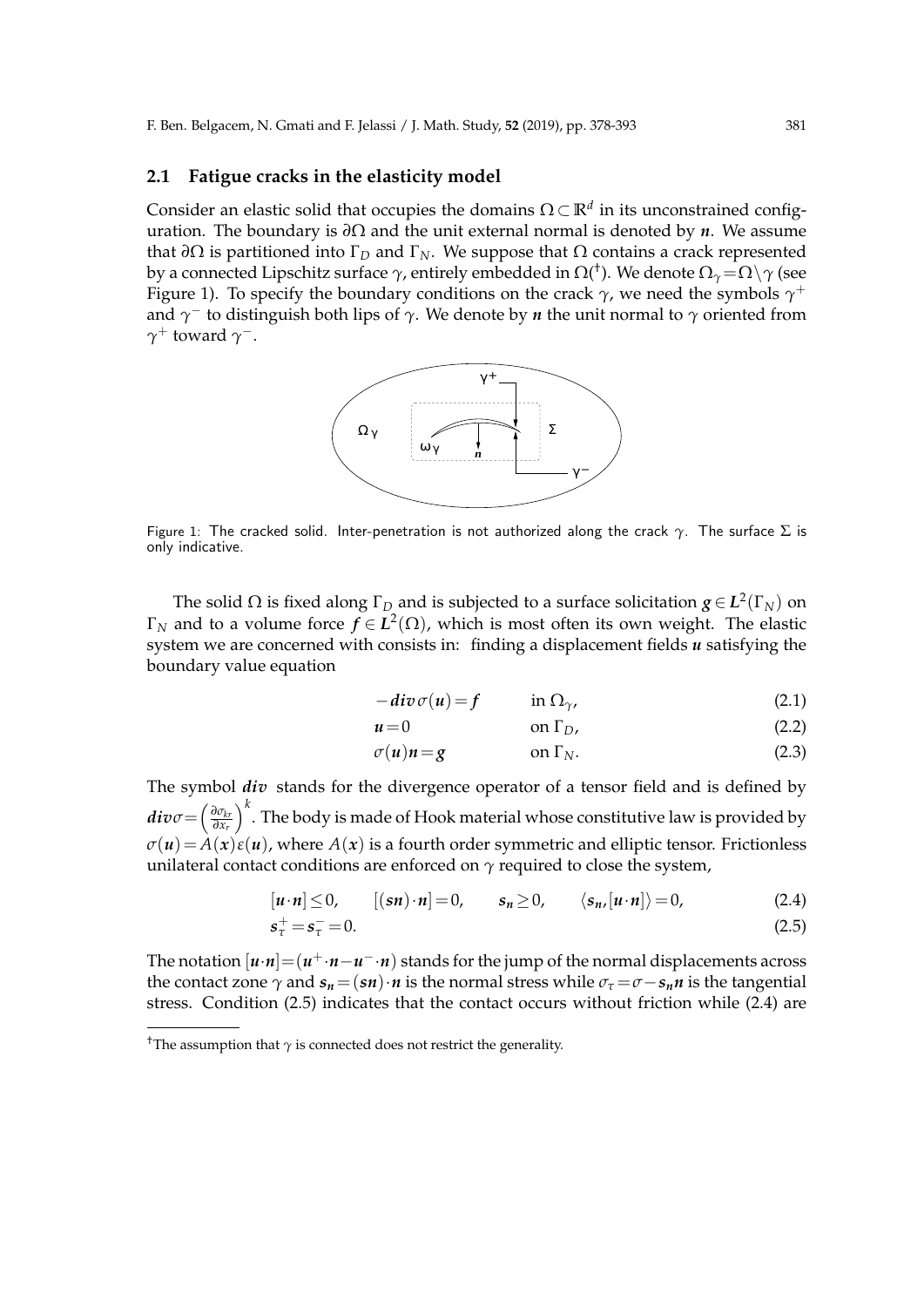the Signorini conditions, they are non-linear and involve no-penetration inequalities, notensile-contact-stresses inequalities and complementarity relation.

#### **2.2 Thermal unilateral cracks**

Another problem where unilateral cracks may be modeled by a variational inequality pertains to the thermostatic or hydrostatic problem. A different configuration, from the physical view, may yield to a similar model of Signorini unilateral conditions. An example may be provided by a thermal reservoir or a water tank, based on the principle of storing heat or water, for a later reuse. Consider the quasi-static thermal problem exposed in [12]. In the water reservoir the physical quantity to look at is the pressure. To fix the ideas, we restrict ourselves to the thermal reservoir, and we are then interested in the temperature field  $\varphi$  in a heat conducting domain  $\Omega$ . Let  $\gamma$  be an internal heating leak surface causing thermal discontinuity. One lip of *γ* is denoted *γ* <sup>+</sup> and the other is *γ −*. As  $\mathsf{previously}$ , we set  $\Omega$ <sub>γ</sub> =  $\Omega$  *∖*γ. Assume given *g* ∈ *L*<sup>2</sup>(Γ) and *f* ∈ *L*<sup>2</sup>(Ω). The heat problem consists in finding  $(\varphi)$ , satisfying the following equations:

$$
\varphi - \operatorname{div} (c \nabla \varphi) = f \qquad \text{in } \Omega_{\gamma}, \tag{2.6}
$$

$$
(c\partial_n)\varphi = g \qquad \text{on } \Gamma. \tag{2.7}
$$

The heat conductivity of the media *c* is generally piecewise regular, belongs to *L* <sup>∞</sup>(Ω) and is bounded away from zero. To complete and close the model, we provide unilateral conditions along *γ*

$$
[\varphi] = \varphi^+ - \varphi^- \ge 0, \qquad [\bar{c}\partial_n \varphi] = 0, (c\partial_n)\varphi \ge 0, \qquad \langle (c\partial_n)\varphi, [\varphi] \rangle = 0.
$$
 (2.8)

*The variational setting*— Given that the cracked domain  $\Omega_{\gamma}$  is an open domain, the construction of the Sobolev space  $H^1(\Omega_\gamma)$  is defined as in [17]. The functions in  $H^1(\Omega_\gamma)$  may have a jump across  $\gamma$ . That jump  $[\psi]$  belongs to  $H_{00}^{1/2}(\gamma)$  (see [1]). The notation  $\langle \cdot, \cdot \rangle$  in the complementary condition is the duality between  $H_{00}^{1/2}(\gamma)$  and  $(H_{00}^{1/2}(\gamma))'$ . Throughout the paper we use the following norm

$$
\|\psi\|_{H^1(\Omega_\gamma)}^2 = \|\psi\|_{L^2(\Omega_\gamma)}^2 + \|\sqrt{c}\,\nabla\psi\|_{L^2(\Omega_\gamma)}^2.
$$
\n(2.9)

Taking into account the unilateral contact condition on  $\gamma$  in the weak formulation is made by incorporating it in the admissible closed convex cone

$$
K(\Omega) = \Big\{ \psi \in H^1(\Omega_\gamma), \qquad ([\psi])_{|\gamma} \ge 0 \Big\}.
$$

We apply the variational principle for the semi-permeable tank to produce the variational inequality consisting in : finding  $\varphi \in K(\Omega)$  such that:

$$
\int_{\Omega} [\varphi(\psi - \varphi) + c \nabla \varphi \nabla (\psi - \varphi)] dx \ge \int_{\Omega} f(\psi - \varphi) dx + \int_{\Gamma} g(\psi - \varphi) d\Gamma, \qquad \forall \psi \in K(\Omega). \tag{2.10}
$$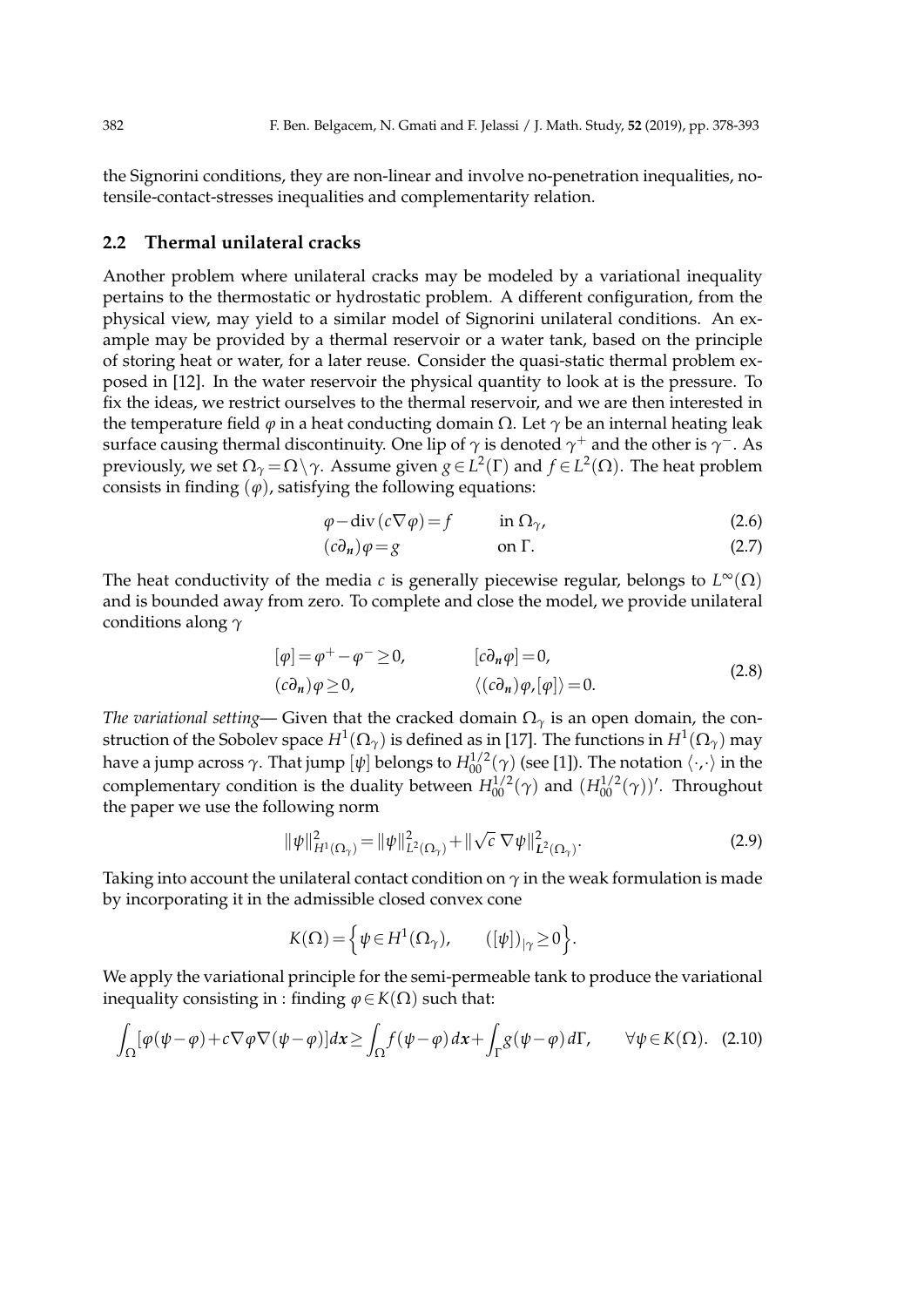Using here again Stampacchia theorem we state the well-posedness of the variational inequality (2.10) which has therefore only one solution  $\varphi \in K(\Omega)$  that depends continuously on the data (*f* ,*g*) (see [19, 25]).

# **3 Schwarz algorithm with a total overlap**

Now, we turn to the description of the Schwarz algorithm applied to the Laplace-Signorini problem. Let us encircle the crack  $\gamma$  by a closed surface  $\Sigma$  in  $\Omega_\gamma$  and denote by  $\omega_\gamma$  the internal domain delimited by  $\Sigma$  and containing  $\gamma$  (see Figure 2). The iterative method we aim at is based on an exchange of some boundary conditions between the two domains  $ω<sub>γ</sub>$  and  $Ω<sub>γ</sub>$  that turns to be profitable.



Figure 2: Global-local sub-structuring scheme. Dashed lines for the crack are to say that the discrete problem to solve does not really see the crack.

The starting point of the total overlapping Schwarz Algorithm is to replace (2.6)-(2.8) by two coupled subproblems. One, set on the whole domain Ω*γ*, is a linear transmission problem that consists in: finding  $\eta \in H^1(\Omega_\gamma)$  such that

$$
\eta - \operatorname{div} (c \nabla \eta) = f \qquad \text{in } \Omega_{\gamma}, \tag{3.1}
$$

$$
[\eta] = [\chi] \qquad \text{on } \gamma,\tag{3.2}
$$

$$
[(c\partial_n)\eta] = 0 \qquad \text{on } \gamma,\tag{3.3}
$$

$$
(c\partial_n)\eta = g \qquad \text{on } \Gamma. \tag{3.4}
$$

The other is set on  $\omega_{\gamma}$ , is nonlinear and involved with the unilateral contact conditions along the crack. It is written as : find  $\chi \in H^1(\omega_\gamma)$  such that

$$
\chi - \operatorname{div} (c \nabla \chi) = f \qquad \text{in } \omega_{\gamma}, \tag{3.5}
$$

$$
\chi = \eta \tag{3.6}
$$

$$
[\chi] \ge 0, \quad [c\partial_n \chi] = 0, \quad (c\partial_n)\chi \ge 0, \quad \langle (c\partial_n)\chi, [\chi] \rangle = 0 \quad \text{on } \gamma. \tag{3.7}
$$

**Remark 3.1.** The idea we pursue through this decomposition is the possibility to carry out two independent computations with different resolutions, when both sub-problems are uncoupled by an iterative process. An accurate method is recommended in the local sub-domain  $\omega_{\gamma}$  to simulate the small scales at the vicinity of the crack, either by constructing a dense mesh or by using an *X*-fem *G*-fem or *PU*-fem approximations *(see [10, 32])*.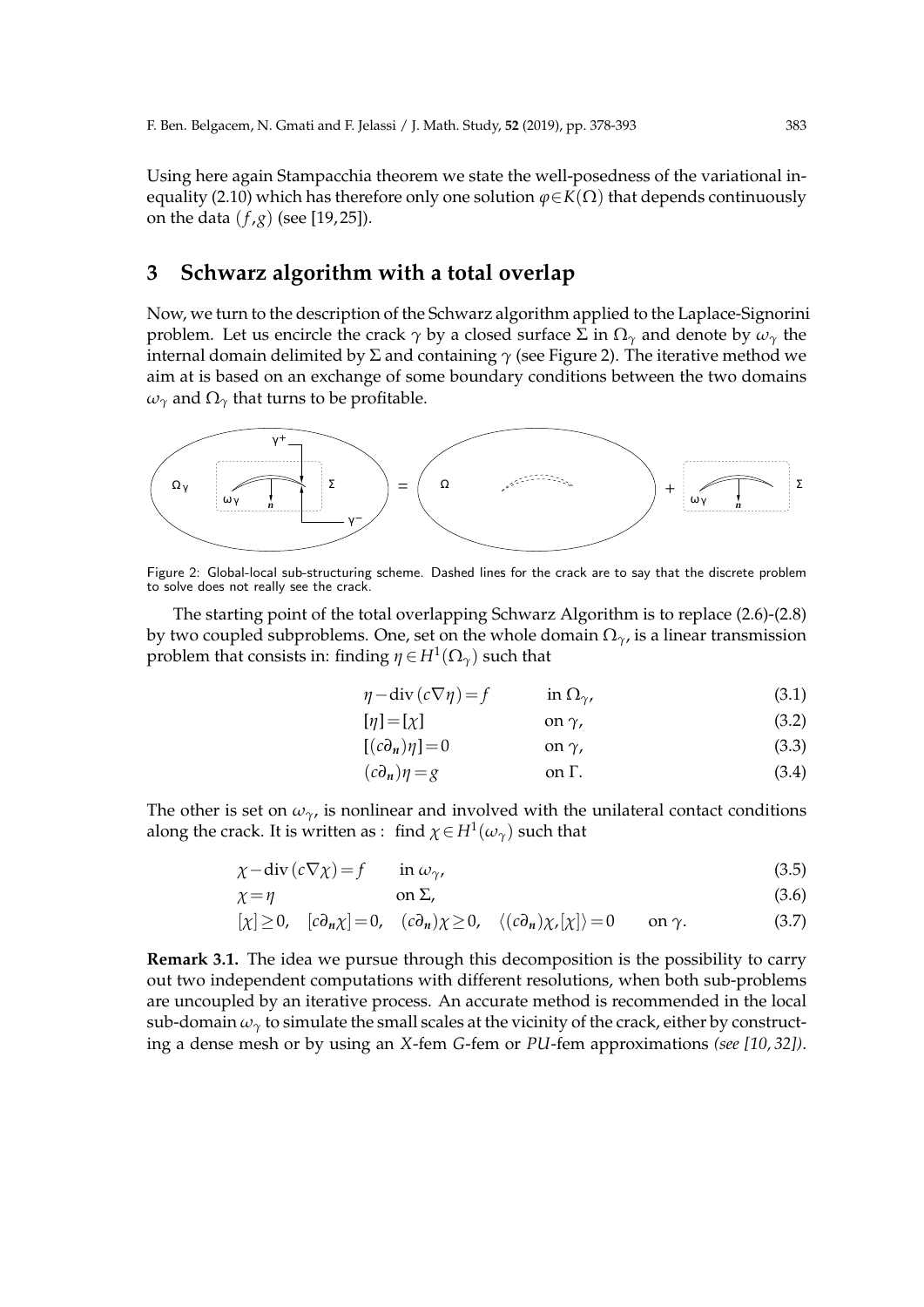We practice then a numerical zoom. The method to compute *η* in the global domain Ω, which contains bigger scales far away from the cracks is rather of a moderate resolution. Moreover, the problem to solve is linear. Both facts may therefore spare a substantial computational time and costs.

Priori to the application of an iterative algorithm so to break the coupling between the transmission sub-problem (3.1)-(3.4) and the reduced unilateral sub-problem (3.5)-(3.7), we prove the following result holds.

**Lemma 3.1.** *There is a unique solution*  $(\eta, \chi) \in H^1(\Omega_\gamma) \times H^1(\omega_\gamma)$  *to the coupled problems* (3.1)-(3.4) and (3.5)-(3.7). Moreover, we have that  $(\eta, \chi) = (\varphi, \varphi_{|\omega_{\gamma}})$ .

*Proof.* Straightforwardly  $(\varphi, \varphi_{|\omega_\gamma})$  is solution. For the uniqueness, it is easy seen that (*χ−η*) satisfies the boundary value problem

| $(\chi-\eta)$ - div $(c\nabla(\chi-\eta))=0$ | in $\omega_{\gamma}$ , |
|----------------------------------------------|------------------------|
| $[(\chi-\eta)]=0$                            | on $\gamma$ ,          |
| $[(c\partial_n)(\chi-\eta)]=0$               | on $\gamma$ ,          |
| $(\chi-\eta) = 0?$                           | on $\Sigma$ .          |

We deduce thus that  $\chi = \eta$  (in  $\omega_{\gamma}$ ) and eventually  $\eta = \varphi$  (in  $\Omega_{\gamma}$ ) and  $\chi = \varphi$  (in  $\omega_{\gamma}$ ). The proof is complete.  $\Box$ 

### **3.1 The iterative scheme**

The iterative method we are interested in has been addressed for the linear cracks in [6] and its efficiency is fully settled in both theoretical and computational grounds. We operate an uncoupling on both subproblems by means of an iterative process. Assume  $(\chi^m, \eta^m)$  are known,  $\eta^{m+1} \in H^1(\Omega_\gamma)$  is the solution of the linear global problem

$$
\eta^{m+1} - \operatorname{div}\left(c\nabla\eta^{m+1}\right) = f \qquad \text{in } \Omega_{\gamma}, \tag{3.8}
$$

$$
[\eta^{m+1}] = [\chi^m] \qquad \text{on } \gamma,\tag{3.9}
$$

$$
[(c\partial_n)\eta^{m+1}]=0 \qquad \text{on } \gamma,\tag{3.10}
$$

$$
(c\partial_n)\eta^{m+1} = g \qquad \text{on } \Gamma,\tag{3.11}
$$

and  $\chi^{m+1} \in H^1(\omega_\gamma)$  satisfies the nonlinear restricted problem

$$
\chi^{m+1} - \operatorname{div}\left(c\nabla\chi^{m+1}\right) = f \qquad \text{in } \omega_{\gamma}, \tag{3.12}
$$

$$
\chi^{m+1} = \eta^{m+1} \qquad \text{on } \Sigma,\tag{3.13}
$$

$$
[\chi^{m+1}] \ge 0, \quad [(\mathfrak{c}\partial_n)\chi^{m+1}] = 0, \quad (\mathfrak{c}\partial_n)\chi^{m+1} \ge 0, \langle (\mathfrak{c}\partial_n)\chi^{m+1}, [\chi^{m+1}] \rangle = 0, \quad \text{on } \gamma.
$$
\n(3.14)

The recurrence makes a mathematical sense, and results in two coherent sequences  $(\chi^m)_m \subset$  $H^1(\omega_\gamma)$  and  $(\eta^m)_m \subset H^1(\Omega_\gamma)$ .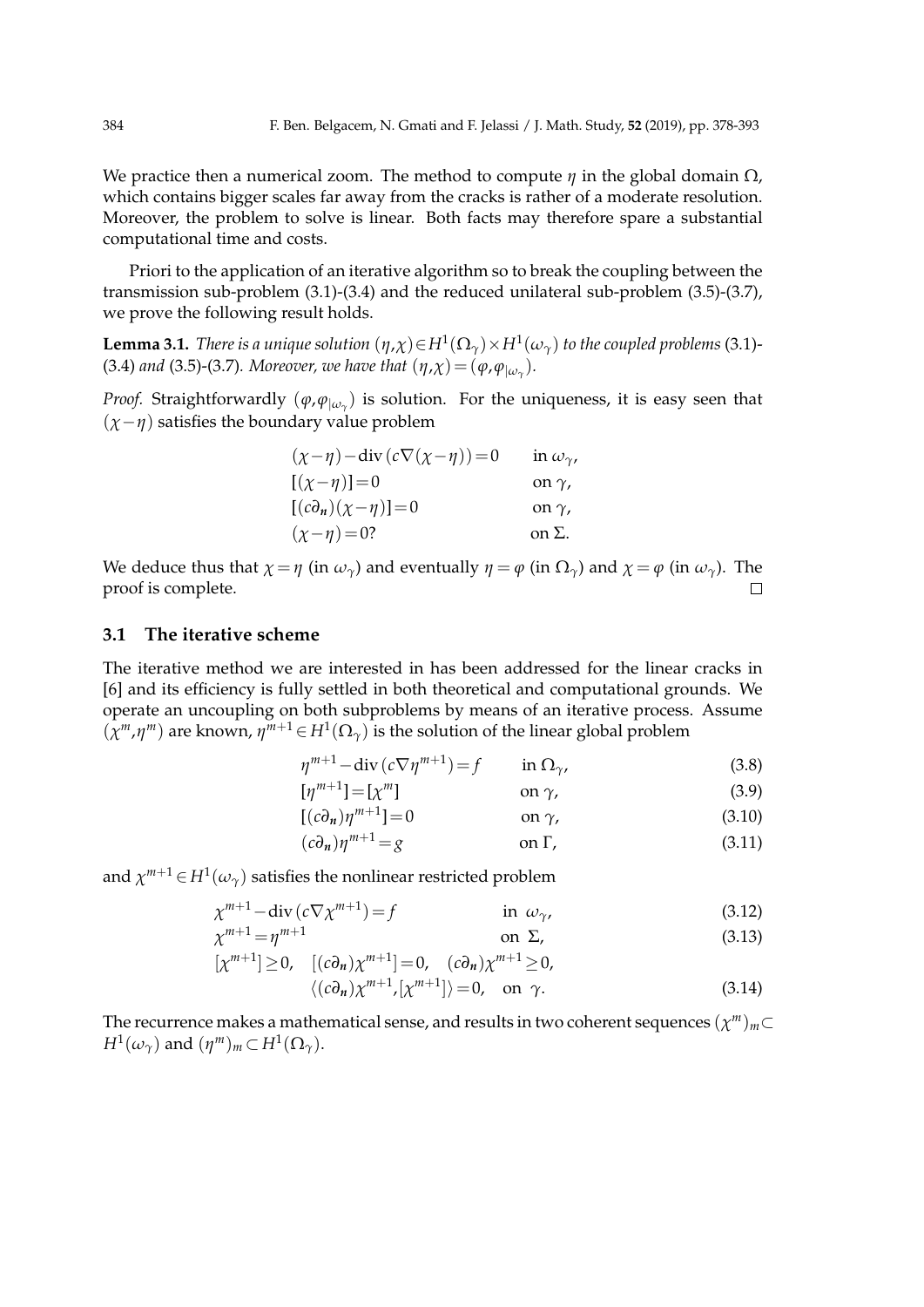The iterative algorithm presented here may be connected to a particular class of Schwarz method, well formalized in [6], with a total overlap given that  $\omega_{\gamma}$  is entirely included in  $\Omega_{\gamma}$ . The fundamental novelty resides on the way both sub-problems talk to each other. The conditions inherited by  $\eta^{m+1}$  from  $\chi^m$  are of transmission type rather than pure Dirichlet or Neumann conditions which are used for the classical version of Schwarz methods. The distinctive improvement specifically linked to these transmission conditions is that when the macro-problem (3.8)-(3.11) is discretized, the related stiffness matrix is blind to the cracks. Things happen as if the cracks are perfectly closed. Of course, they have an effect on the right hand side of the algebraic problem to cope with. In the opposite, when Dirichlet or Neumann data are selected, the cracks have a important influence on the stiffness matrix and may affect tremendously its condition number.

**Remark 3.2.** When the domain  $\Omega_{\gamma}$  contains a finite number of connected cracks, the subdomain  $\omega_\gamma$  may be multiply connected. Each connected component encloses a single crack. The Signorini problems are disconnected.

**Remark 3.3.** Antipode cases of a fully open crack or a fully shut one are linear. For the first, the active boundary condition is  $(c\partial_n)\chi$ =0 on both lips  $\gamma^+$  and  $\gamma^-$ . In the second, we have that  $[\chi]=0$  and  $[c\partial_n \chi]=0$  and things happen as if no crack existed. The total Schwarz algorithm in these two configurations have been addressed, in *[6]* for the former where a linear convergence is proved and for the latter the convergence is ensured in a single iteration. The in-between case turns to be nonlinear which complicates the analysis.

Problem (3.8)-(3.11) may be changed into another completely disconnected from the cracks. Indeed, we may consider an intermediary surface  $\gamma_*$ , between  $\gamma$  and  $\Sigma$ , that in general follows the edges of the finite element mesh used for the discretization of *η*. Then, we write down the following problem: find *η m*+1 <sup>*m*+1</sup> such that

$$
\eta_*^{m+1} - \operatorname{div}\left(c\nabla\eta_*^{m+1}\right) = f_* \qquad \text{in } \Omega_{\gamma_*},\tag{3.15}
$$

$$
[\eta_*^{m+1}] = \chi^m \qquad \text{on } \gamma_*, \tag{3.16}
$$

$$
[(c\partial_n)\eta_*^{m+1}] = (c\partial_n)\chi^m \qquad \text{on } \gamma_*, \qquad (3.17)
$$

$$
(c\partial_n)\eta_*^{m+1} = g \qquad \text{on } \Gamma. \tag{3.18}
$$

*f*<sup>∗</sup> is the extension of *f* by zero in the sub-region of  $Ω$  inside  $γ$ <sup>\*</sup>.

Notice that the introduction of such *γ<sup>∗</sup>* to hide the cracks may have an interesting impact in the implementation when finite elements are used. In addition, the iterative algorithm is not influenced by this modification. Indeed, the following lemma holds.

**Lemma 3.2.** *The sequence*  $(\chi^m)_m$  *defined by the total overlapping Schwarz algorithm* (3.15)-(3.18) *and* (3.12)-(3.14) *is independent of γ∗.*

*Proof.* The statement holds true if we prove that the Dirichlet condition (3.13) on *χ m*+1 does not change which means that the equality to  $\eta_*^{m+1} = \eta^{m+1}$  holds on  $\gamma^*$ . Let first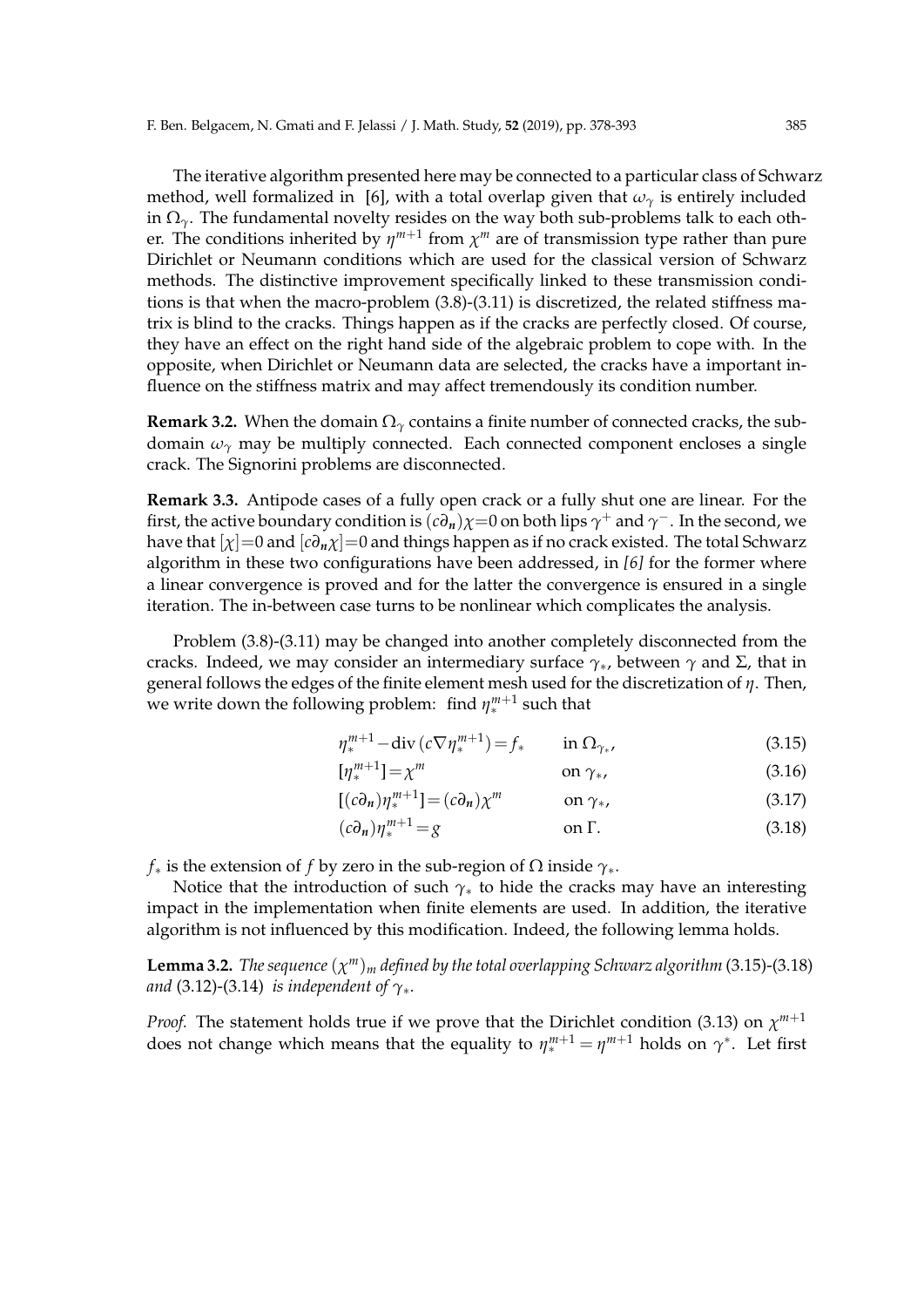

Figure 3: The transmission conditions may be written on *γ ∗* instead of *γ*.

denote by *ω∗ γ* the sub-domain encircled by *γ<sup>∗</sup>* and surrounding the crack *γ*. Then, we define *η*˜ *<sup>m</sup>*+<sup>1</sup> as follows

$$
\tilde{\eta}^{m+1} = \begin{cases} \eta_*^{m+1} + \chi_m & \text{in } \omega_{\gamma'}^* \\ \eta_*^{m+1} & \text{in } \Omega \setminus \omega_{\gamma}^* . \end{cases}
$$

It is direct that

$$
\tilde{\eta}^{m+1} - \operatorname{div} (c \nabla \tilde{\eta}^{m+1}) = f, \qquad \text{in } \omega_{\gamma}^* \cup (\Omega \backslash \omega_{\gamma}^*).
$$

Now, observe that owing to conditions (3.16) and (3.17) we have that

$$
([\tilde{\eta}^{m+1}])_{|\gamma_*} = (\chi^m - \chi^m)_{|\gamma_*} = 0, \qquad ([c \partial_n \tilde{\eta}^{m+1}])_{|\gamma_*} = (c \partial_n \chi^m - c \partial_n \chi^m)_{|\gamma_*} = 0,
$$

this allows to deduce that

$$
\tilde{\eta}^{m+1} - \operatorname{div}\left(c\nabla\tilde{\eta}^{m+1}\right) = f, \qquad \text{in } \Omega_{\gamma}.
$$

Furthermore, it is easily seen that

$$
([\tilde{\eta}^{m+1}])_{|\gamma} = ([\chi^m])_{|\gamma}, \qquad ([(c\partial_n)\tilde{\eta}^{m+1}])_{|\gamma} = 0.
$$

Hence,  $\tilde{\eta}^{m+1}$  and  $\eta^{m+1}$  are solutions to the same problem (3.8)-(3.11) which is uniquely solved. This concludes to the equality  $\tilde{\eta}^{m+1}$  =  $\eta^{m+1}$ . As a result, we obtain in particular that  $\tilde{\eta}^{m+1} = \eta^{m+1}$  on  $\gamma_*$ . The proof is complete.

### **3.2 Condensation and Picard's iterates**

On the way of the convergence analysis we have in mind a slight modification is added to the sub-problems (3.1)-(3.4) and (3.5)-(3.7). We realize a shift that brings about more ease in the theoretical study. Let therefore consider  $\tilde{\varphi}$   $\in$   $H^{1}(\Omega_{\gamma})$  the solution of

$$
\tilde{\varphi} - \text{div} (c \nabla \tilde{\varphi}) = f \qquad \text{in } \Omega_{\gamma},
$$
  
\n
$$
(c\partial_n)\tilde{\varphi} = 0 \qquad \text{on } \gamma^+ \cup \gamma^-,
$$
  
\n
$$
(c\partial_n)\tilde{\varphi} = g \qquad \text{on } \Gamma.
$$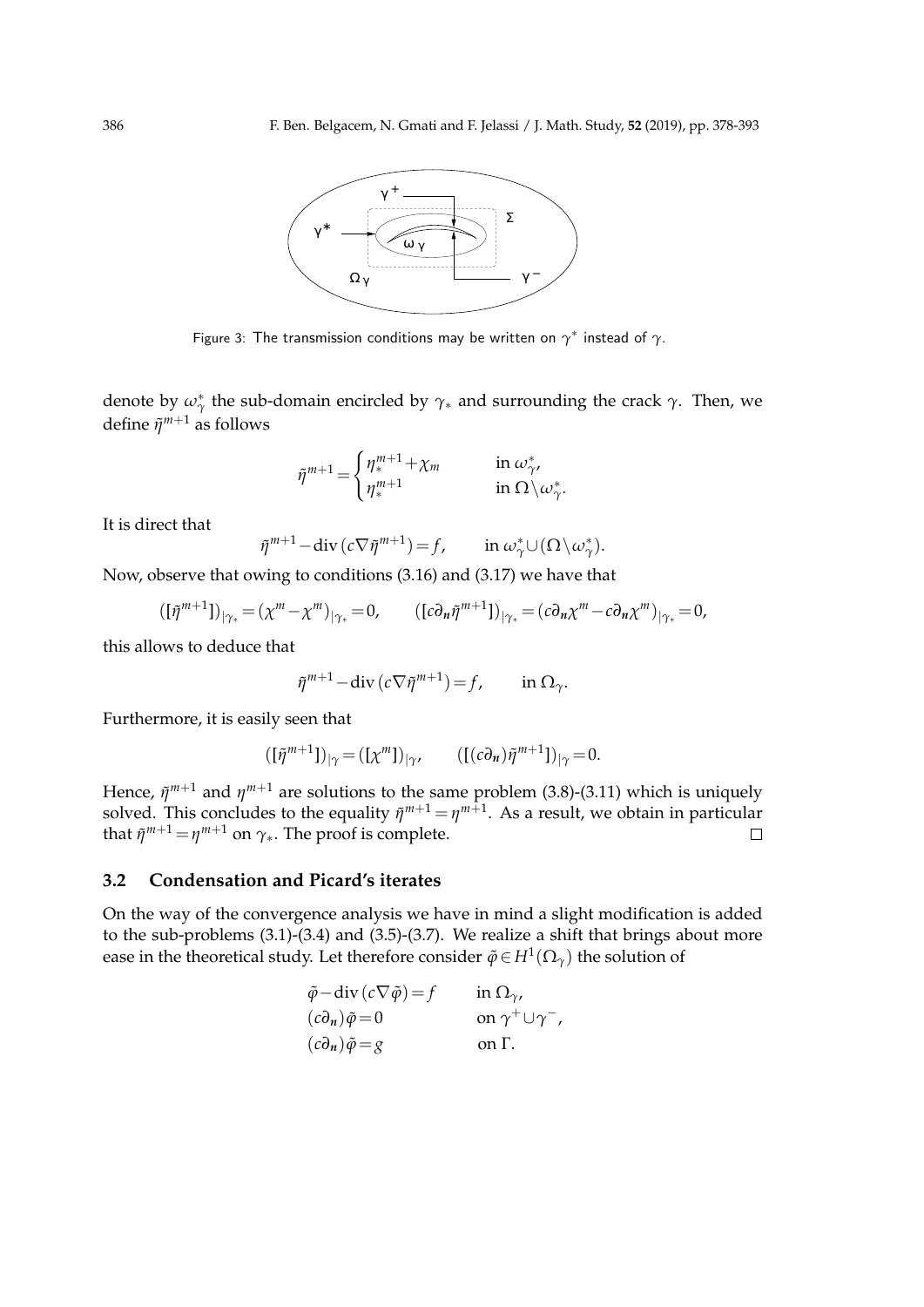Then, we operate the changing on the unknowns, we consider  $\eta := (\eta - \tilde{\varphi})$  and  $\chi := (\chi - \tilde{\chi})$  $\tilde{\varphi}$ )(<sup>‡</sup>) instead of the original ones. Setting  $\zeta = -([\tilde{\varphi}])_{\gamma} \in H_{00}^{1/2}(\gamma)$  and plugging all in (3.1)-(3.4) and (3.5)-(3.7) we obtain that  $\eta \in H^1(\Omega_\gamma)$  is such that

$$
\eta - \operatorname{div} (c \nabla \eta) = 0 \qquad \text{in } \Omega_{\gamma}, \tag{3.19}
$$

$$
[\eta] = [\chi] \qquad \text{on } \gamma,\tag{3.20}
$$

$$
[(c\partial_n)\eta] = 0 \qquad \text{on } \gamma,\tag{3.21}
$$

$$
(c\partial_n)\eta = 0 \qquad \text{on } \Gamma,\tag{3.22}
$$

and: Find  $\chi \in H^1(\omega_\gamma)$  such that

$$
\chi - \operatorname{div} \left( c \nabla \chi \right) = 0 \qquad \text{in } \omega_{\gamma}, \tag{3.23}
$$

$$
\chi = \eta \tag{3.24}
$$

$$
[\chi] \ge \zeta, \quad [c\partial_n \chi] = 0, \quad (c\partial_n)\chi \ge 0, \quad \langle (c\partial_n)\chi, [\chi] - \zeta \rangle = 0 \quad \text{on } \gamma. \tag{3.25}
$$

Notice that the case that  $\zeta \leq 0$  corresponds to a fully open crack and then  $\chi = \eta = 0$ , and  $\tilde{\varphi}$  exactly coincides with  $\varphi$ . The artifice used here is only for the theoretical requirements and is by no means followed in the practice where rather the Schwarz scheme as formulated in (3.1)-(3.4) and (3.5)-(3.7) is employed.

We pursue now a static condensation of the problem on the boundary  $\Sigma$  and consider the  $\lambda = \chi_{\Sigma} \in H^{1/2}(\Sigma)$  as the main unknown. We denote by (3.23)-(3.25) where instead of (3.24) we impose  $\chi_{\lambda} = \lambda$  on Σ. In the same spirit, we call  $\eta_{\lambda} \in H^1(\Omega_{\gamma})$  the solution of (3.19)-(3.22) where (3.20) is replaced by  $[\eta_{\lambda}] = [\chi_{\lambda}]$  on  $\gamma$ . The trace function  $\lambda$  we look for, the one which allows the reconstruction of  $\varphi$  is so that  $(\eta_{\lambda}, \chi_{\lambda})$  satisfies the coupled problems (3.19)-(3.22) and (3.23)-(3.25). It is therefore solution of the nonlinear fixed point problem

$$
\lambda = T_{\Sigma}(\lambda), \qquad \text{in } H^{1/2}(\Sigma). \tag{3.26}
$$

The nonlinear operator  $T_{\Sigma}$  maps  $H^{1/2}(\Sigma)$  into  $H^{1/2}(\Sigma)$  and is defined by

$$
T_{\Sigma}(\mu) = (\eta_{\mu})_{|\Sigma}, \qquad \forall \mu \in H^{1/2}(\Sigma).
$$

Because of the uniqueness of the solution  $(\chi,\eta)$  of the coupled problem (3.8)-(3.11) and (3.12)-(3.14) established in Lemma 3.2,  $T_{\Sigma}$  has a unique fixed point  $\lambda$  that coincides with (*φ−φ*˜)*|*Σ. Observe that *<sup>T</sup>*<sup>Σ</sup> depends on *<sup>ζ</sup>*, by then on *<sup>φ</sup>*˜ and consequently on (*<sup>f</sup>* ,*g*). Now, consider the Picard iterates

$$
\lambda^{m+1} = T_{\Sigma}(\lambda^m). \tag{3.27}
$$

It can be checked through some easy manipulations that this is but another way to express the iterative Schwarz algorithm with the following relation  $(\eta^m, \chi^m) = (\eta_{\lambda^m} \chi_{\lambda^m}) +$  $(\tilde{\varphi}, \tilde{\varphi}|_{\omega_{\gamma}})$ . The convergence of the algorithm is narrowly connected to the properties of *T*<sup>Σ</sup> and relies on the theory we propose here below for an abstract nonlinear fixed point problem.

<sup>‡</sup>For commodity of the presentation we accept here the notation abuses.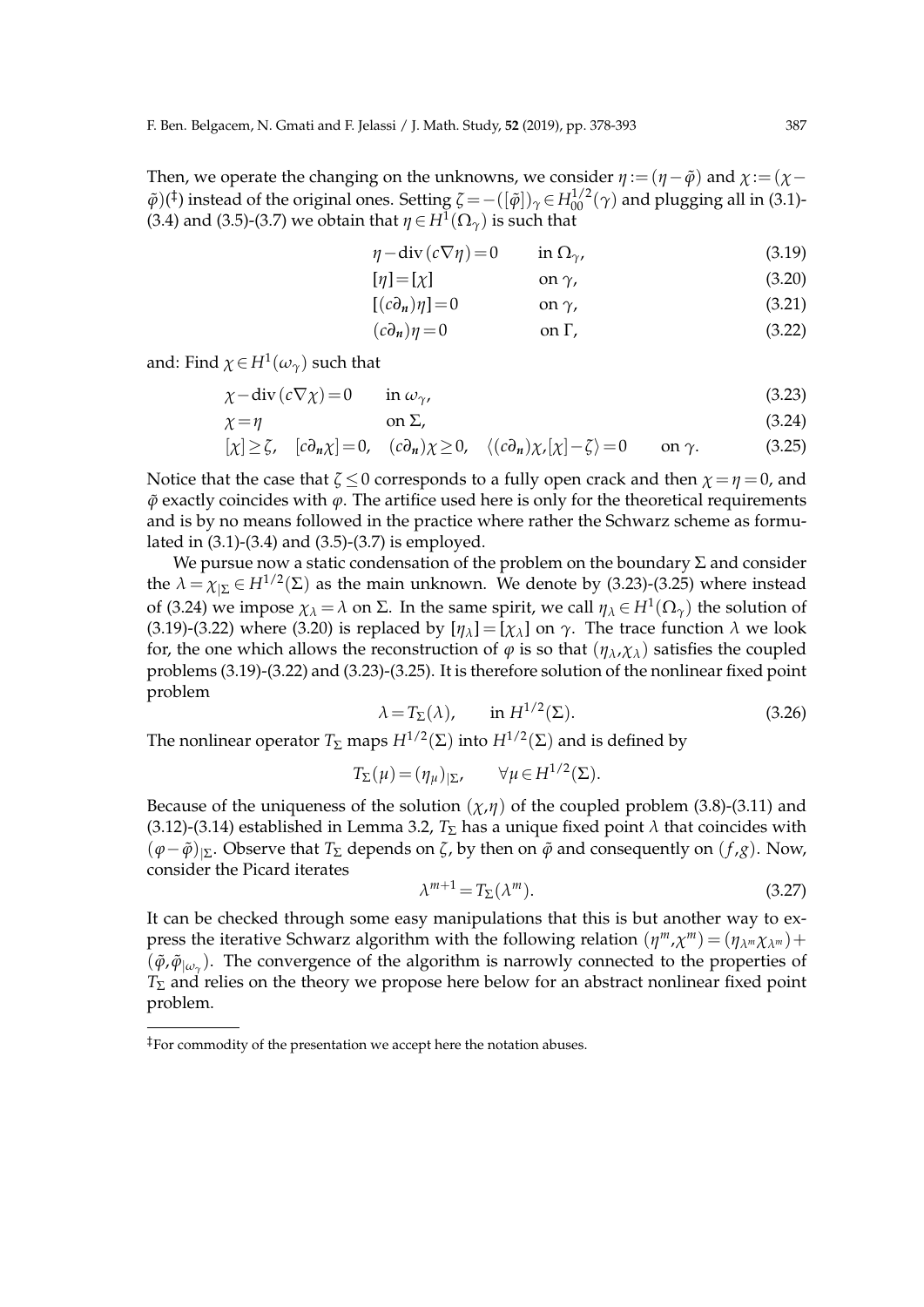### **4 An abstract convergence result**

Let  $(H, \|\cdot\|)$  be a Hilbert space and *T* a nonlinear operator in *H*. For a given  $\mu \in H$ , we define the Picard iterates  $(\mu_m)_m$  by the induction

$$
\mu_{m+1} = T\mu_m, \qquad \forall m \in \mathbb{N}.
$$

*T* is said to be completely-continuous if it is continuous and compact. It is asymptotically *regular if for any*  $\mu$  ∈ *H*, we have that  $(\mu_{m+1} - \mu_m)_m$  converges to zero. This means that

$$
\lim_{m \to \infty} ||T^{m+1}\mu - T^m \mu|| = 0, \qquad \forall \mu \in H.
$$

We have the following convergence of the Picard sequence.

**Proposition 4.1.** *Assume that T completely-continuous, asymptotically regular and has a unique fixed point λ. Let* (*µm*)*m∈***<sup>N</sup>** *be a Picard sequence. If* (*µm*)*m∈***<sup>N</sup>** *is bounded then it converges towards λ.*

*Proof.* The aim is to state that the sequence  $(\mu_m)_{m\in\mathbb{N}}$  has  $\lambda$  a the unique cluster point. On account of the compactness of *T* and to  $(T\mu_m)_{m\in\mathbb{N}} = (\mu_m)_{m>1}$ , that  $(\mu_m)_{m\in\mathbb{N}}$  is bounded yields that it is pre-compact. Hence, there exists a sub-sequence  $(\mu_{m_k})_k$  that converges let us say, towards  $\varrho \in H$ . Due to the asymptotic regularity of *T*, we have that  $(\mu_{m_k+1} = T\mu_{m_k})_k$ has the same limit  $\varrho$ . Now, seen *T* is continuous we have necessarily that  $T\varrho = \varrho$ . The uniqueness of the fixed point of *T* yields that *g*=*λ* and *λ* is a cluster point of  $(\mu_m)_{m \in \mathbb{N}}$  and it is unique. The sequence  $(\mu_m)_{m \in \mathbb{N}}$  converges toward *λ* and the proof is complete. it is unique. The sequence  $(\mu_m)_{m \in \mathbb{N}}$  converges toward  $\lambda$  and the proof is complete.

### **5 Convergence of the Schwarz algorithm**

The convergence of the Schwarz method is the aim here. The foundation of the analysis are appropriate variational tools applied to the linear problem on *η* and to the nonlinear problem on  $\chi$ . In a way, the proof follows [27], the inspring reference on the subjet.

#### **5.1 The iterating operator**

The properties of  $T_{\Sigma}$  we need to state are that it is a Lipschitz operator, asymptotically regular and compact. There holds that

**Lemma 5.1.** *There exists a constant β>*0 *such that*

$$
||T_{\Sigma}\lambda - T_{\Sigma}\mu||_{H^{1/2}(\Sigma)} \leq \beta ||\lambda - \mu||_{H^{1/2}(\Sigma)}, \quad \forall \lambda, \mu \in H^{1/2}(\Sigma).
$$

*The operator*  $T_{\Sigma}$  *is then Lipschitz. It is also compact.*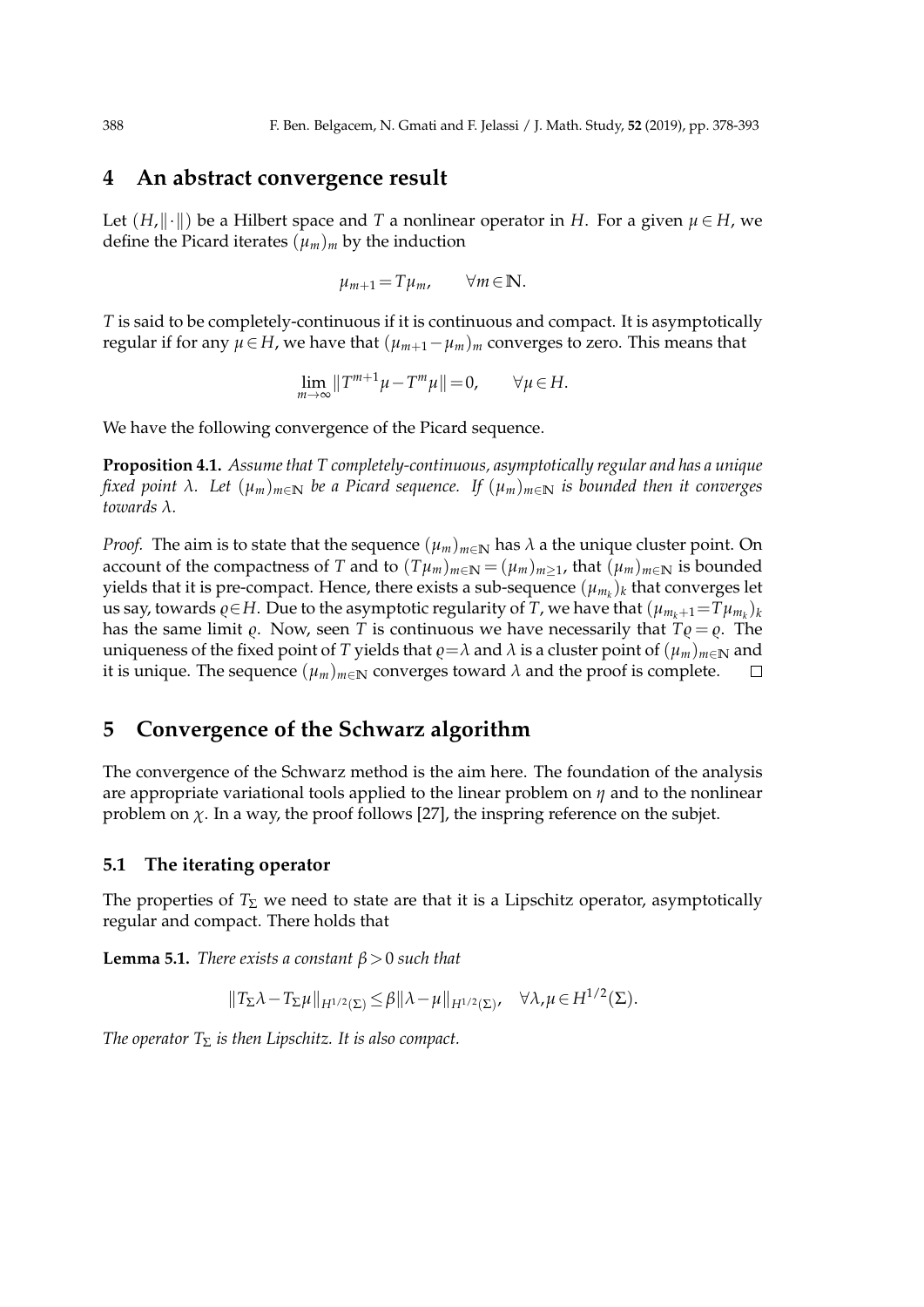*Proof.* The operator  $T_{\Sigma}$  may be viewed as the composition of two operators, one is defined  $\log R_{\Sigma}(\mu) = ( [\chi_{\mu}])_{|\gamma}$  and the other is determined by  $S_{\Sigma}(([\chi_{\mu}])_{|\gamma}) = (\eta_{\mu})_{|\Sigma}$ . The first  $R_{\Sigma}$  maps *H*<sup>1/2</sup>(Σ) into *H*<sup>1/2</sup>( $\gamma$ ) is nonlinear while the second *S*<sub>Σ</sub> maps  $H_{00}^{1/2}(\gamma)$  into  $H^{1/2}(\Sigma)$  and is linear. That  $T_{\Sigma}$  is Lipschitz comes from the two facts, that  $R_{\Sigma}$  is Lipschitzian and  $S_{\Sigma}$  is bounded. Thought, *R*<sup>Σ</sup> is well known to be Lipschitzian, we propose the proof of it to be self contained. Let  $\lambda \in H^{1/2}(\Sigma)$  be given and define  $\xi_{\lambda} \in H^1(\omega_{\gamma})$  to be a stable expansion of  $\lambda$  that vanishes at the vicinity of  $\gamma$ . Decomposing  $\chi_{\lambda} = \tilde{\chi}_{\lambda} + \xi_{\lambda}$ , it comes out that  $\tilde{\chi}_{\lambda}$ belongs to the closed convex set

$$
K_{\zeta,0}(\omega_\gamma) = \left\{ \psi \in H^1(\omega_\gamma), \qquad ([\psi])_{|\gamma} \ge \zeta, \quad \psi_{|\Sigma} = 0 \right\}.
$$

Moreover, writing that  $\chi_{\lambda}$  is solution of (3.23)-(3.25) yields the following variational inequality:  $\tilde{\chi}_{\lambda} \in K_{\zeta,0}(\omega_{\gamma})$  is such that

$$
\int_{\omega_\gamma} [(\tilde{\chi}_\lambda + \xi_\lambda)(\psi - \tilde{\chi}_\lambda) + c \nabla (\tilde{\chi}_\lambda + \xi_\lambda) \nabla (\psi - \tilde{\chi}_\lambda)] d\mathbf{x} \ge 0, \qquad \forall \psi \in K_{\zeta,0}(\omega_\gamma).
$$

As a result,  $\tilde{\chi}_{\lambda}$  is the projection of  $(-\xi_{\lambda})$  on  $K_{\zeta,0}(\omega_{\gamma})$ . We deduce that

$$
\|\tilde{\chi}_{\lambda}-\tilde{\chi}_{\mu}\|_{H^1(\omega_{\gamma})}\leq \|\tilde{\zeta}_{\lambda}-\tilde{\zeta}_{\mu}\|_{H^1(\omega_{\gamma})}.
$$

Calling for the trace theorem and the stability of  $(\xi_\lambda, \xi_u)$  with respect to  $(\lambda, \mu)$ , we end to

$$
\|[\chi_{\lambda}-\chi_{\mu}]\|_{H_{00}^{1/2}(\gamma)} \leq \beta' \|\chi_{\lambda}-\chi_{\mu}\|_{H^1(\omega_{\gamma})} \leq 2\beta' \|\xi_{\lambda}-\xi_{\mu}\|_{H^1(\omega_{\gamma})} \leq \beta'' \|\lambda-\mu\|_{H^{1/2}(\Sigma)},
$$

which proves the first result. The constant *β ′′* depends of course on *ζ*. Now, the compactness of  $T_{\Sigma}$  holds true if  $S_{\Sigma}$  is compact. This is ensued from the elliptic regularity of the transmission problem (see [17]). Indeed, we have that actually  $\eta_{\lambda} \in H^{1/2+\epsilon}(\Sigma)$  for some  $\epsilon$  > 0 with the stability

$$
\|S_\Sigma([\chi_\mu])\|_{H^{1/2+\epsilon}(\Sigma)}=\|\eta_\lambda\|_{H^{1/2+\epsilon}(\Sigma)}\leq\beta'''\|[\chi_\lambda]\|_{H^{1/2}_{00}(\gamma)}
$$

.

The compactness of  $S_{\Sigma}$  is achieved owing to the compactness of the embedding of  $H^{1/2+\epsilon}$  $(\Sigma)$  into  $H^{1/2}(\Sigma)$ . The proof is complete.  $\Box$ 

**Lemma 5.2.** *The operator*  $T_{\Sigma}$  *is asymptotically regular. Moreover, for any*  $\mu \in H^{1/2}(\Sigma)$  *the*  $s$ equence  $((T_{\Sigma})^{m}\mu)_{m}$  is bounded in  $H^{1/2}(\Sigma).$ 

*Proof.* We first simplify the notations we use. Let  $\mu_m = (T_{\Sigma})^m \mu$  and set  $(\chi^m, \eta^{m+1}) =$  $(\chi_{\mu^m}, \eta_{\mu^m})$ . Therefore, we have  $\mu_{m+1} = (\eta^{m+1})_{|\Sigma} = (T_{\Sigma})^{m+1} \mu = T_{\Sigma} \mu_m$ . The convergence analysis will be conducted in the space  $H^1(\Omega_\gamma)$ . We need, therefore, to extend  $\chi^m$   $\in$   $H^1(\omega_\gamma)$  by *η<sup>m</sup>*, in  $\Omega_\gamma\backslash\omega_\gamma$ . The new function has no jump across Σ and, hence, belongs to  $H^1(\Omega_\gamma)$ . By a notation abuse that functions is still denoted by  $\chi^m.$  We recall that  $H^1(\Omega)$  is the Sobolev space on the safe domain (without cracks). The proof takes three steps.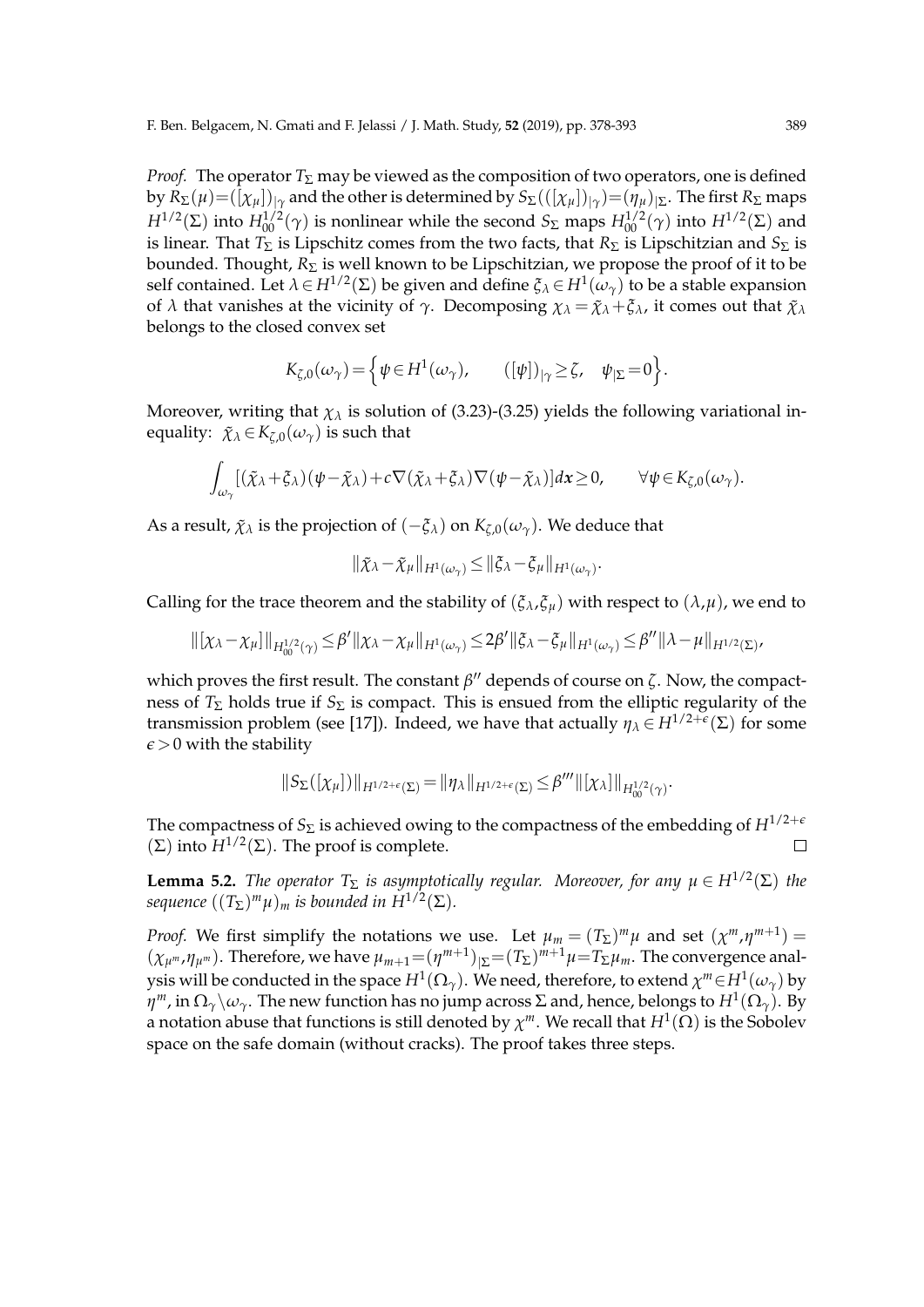(i) Using equations (3.19)-(3.22) on  $\eta^{m+1}$ , where (3.20) reads as  $[\eta^{m+1}] = [\chi^m]$ , on  $\gamma$  we deduce the variational relation

$$
\int_{\Omega_{\gamma}} \left( \eta^{m+1} \psi + c \nabla \eta^{m+1} \nabla \psi \right) dx = 0, \qquad \forall \psi \in H^{1}(\Omega).
$$

Plugging *χ <sup>m</sup>*, it comes out that

$$
\int_{\Omega_{\gamma}} \left( (\eta^{m+1} - \chi^m) \psi + c \nabla (\eta^{m+1} - \chi^m) \nabla \psi \right) dx
$$
  
= 
$$
- \int_{\Omega_{\gamma}} (\chi^m \psi + c \nabla \chi^m \nabla \psi) dx, \qquad \forall \psi \in H^1(\Omega).
$$

Since  $[\chi^m - \eta^{m+1}]_{|\gamma} = 0$ , then  $(\chi^m - \eta^{m+1})$  belongs to  $H^1(\Omega)$  and it is therefore the orthogonal projection of  $\chi^m$  on  $H^1(\Omega)$  with respect to the norm  $\|\cdot\|_{H^1(\Omega_\gamma)}$  defined in (2.9). Consequently we obtain the Pythagore formula

$$
\|\chi^m - \eta^{m+1}\|_{H^1(\Omega)}^2 + \|\eta^{m+1}\|_{H^1(\Omega_\gamma)}^2 = \|\chi^m\|_{H^1(\Omega_\gamma)}^2.
$$
\n(5.1)

(ii) Writing down the variational formulation of (3.23)-(3.25) on  $\chi^{m+1}$ , after changing (3.24) into  $\chi^{m+1} = \eta^{m+1}$  on  $\Sigma$ , requires to work with the closed convex set

$$
K_{\zeta,\eta^{m+1}}(\omega_\gamma) = \left\{ \psi \in H^1(\omega_\gamma), \qquad (\left[\psi\right])_{|\gamma} \geq \zeta, \quad \psi_{|\Sigma} = \eta^{m+1} \right\}.
$$

Obviously  $\chi^{m+1}$  belongs to  $K_{\zeta,\eta^{m+1}}$  (so does  $\eta^{m+1}$ ) and satisfies the variational inequality

$$
\int_{\omega_\gamma} \left( \left( \chi^{m+1}(\psi - \chi^{m+1}) + c \nabla \chi_{m+1} \nabla (\psi - \chi_{m+1}) \right) dx \ge 0, \qquad \forall \psi \in K_{\zeta, \eta^{m+1}}(\omega_\gamma).
$$

Choosing  $\psi = (\eta^{m+1})_{|\omega_\gamma} \in K_{\zeta, \eta^{m+1}}$ , we obtain that

$$
\int_{\omega_\gamma} \left( \left( \chi^{m+1}(\eta^{m+1} - \chi^{m+1}) + c \nabla \chi_{m+1} \nabla (\eta^{m+1} - \chi_{m+1}) \right) dx \ge 0.
$$

Owing to the formula  $2(a,b-a) = -a^2 - (a-b)^2 + b^2$  we derive that

$$
\|\chi^{m+1}-\eta^{m+1}\|_{H^1(\omega_\gamma)}^2+\|\chi^{m+1}\|_{H^1(\omega_\gamma)}^2\leq \|\eta^{m+1}\|_{H^1(\omega_\gamma)}^2.
$$

Recalling that  $\chi^{m+1} = \eta^{m+1}$  outside  $\omega_{\gamma}$ , we come up with the estimate on the whole domain Ω*<sup>γ</sup>*

$$
\|\chi^{m+1} - \eta^{m+1}\|_{H^1(\Omega_\gamma)}^2 + \|\chi^{m+1}\|_{H^1(\Omega_\gamma)}^2 \le \|\eta^{m+1}\|_{H^1(\Omega_\gamma)}^2.
$$
\n(5.2)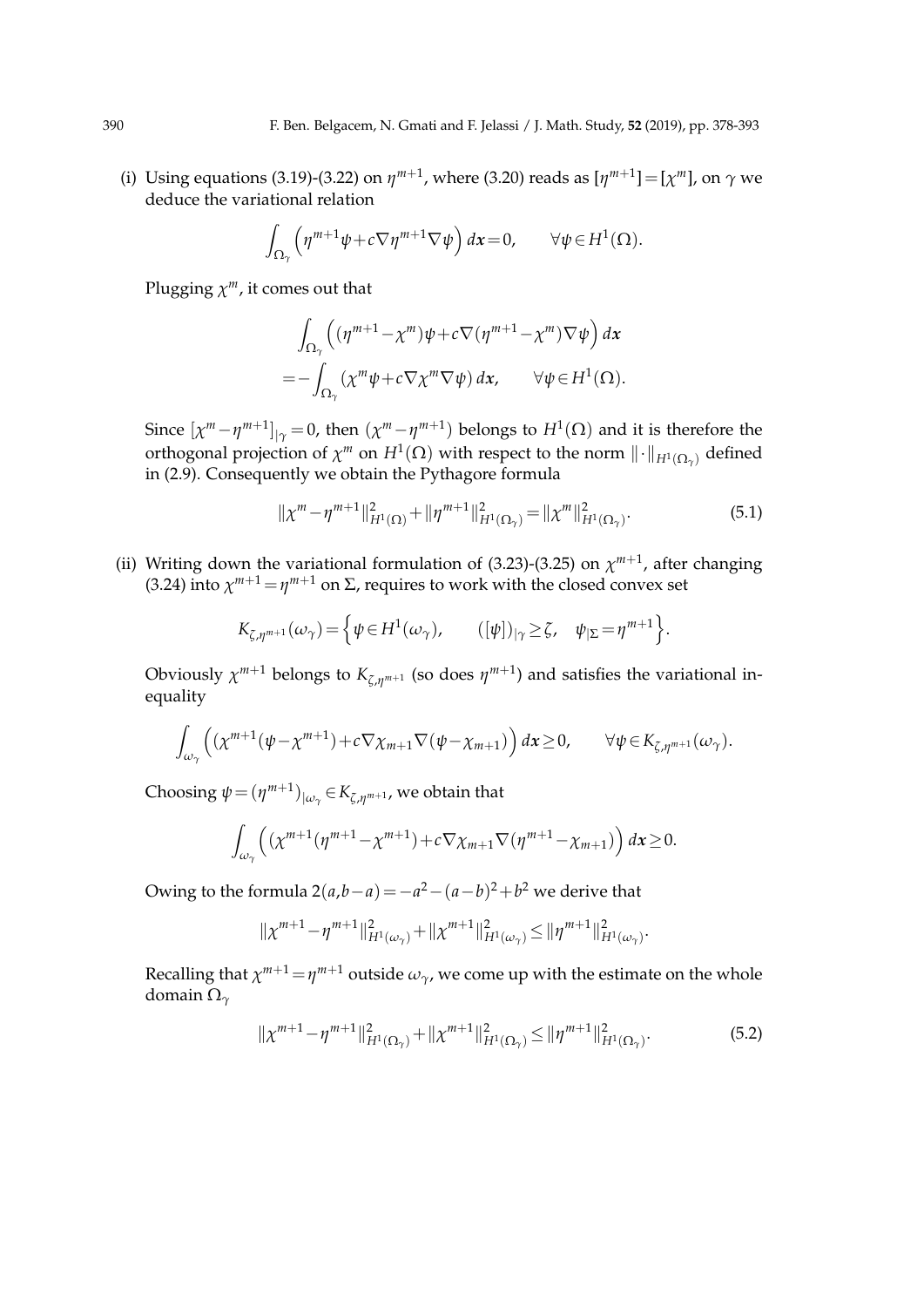(iii) Summing up both formulas (5.1) and (5.2) yields that

$$
\sum_{k=0}^m\|\chi^{k+1}-\eta^{k+1}\|_{H^1(\Omega_\gamma)}^2+\sum_{k=0}^m\|\chi^k-\eta^{k+1}\|_{H^1(\Omega_\gamma)}^2+\|\chi^{m+1}\|_{H^1(\Omega_\gamma)}^2\leq \|\chi^0\|_{H^1(\Omega_\gamma)}^2.
$$

We deduce first that  $(\chi^m)_m$  is bounded in  $H^1(\Omega_\gamma)$ . Since that  $\mu^m = (\chi^m)_{|\Sigma}$ , then using the trace theorem yields that  $(\mu^m)_m$  is also bounded in  $H^{1/2}(\Sigma)$ . The second result is that  $(\|\chi^{m+1}-\eta^{m+1}\|_{H^1(\Omega_\gamma)})_m$  and  $(\|\chi^m-\eta^{m+1}\|_{H^1(\Omega_\gamma)})_m$  are both decaying toward zero and so does  $(\|\chi^{m+1} - \chi^m\|_{H^1(\Omega_\gamma)})_m$  by the triangular inequality. Another use of the trace theorem produces that  $(\mu^{m+1} - \mu^m)_m$  converges toward zero.  $T_{\Sigma}$  is then asymptotically regular. The proof is complete.  $\Box$ 

#### **5.2 Convergence Result**

Aggregating the results of Lemmas 5.1 and 5.2, together with the abstract convergence of Proposition 4.1, we are able to state the final convergence of the Total Overlapping Schwarz algorithm.

**Proposition 5.1.** *The sequences* (*η <sup>m</sup>*)*<sup>m</sup> and* (*χ <sup>m</sup>*)*<sup>m</sup> computed by the total overlapping Schwarz method* (3.8)*–*(3.11) *and* (3.12)*–*(3.14) *converges towards φ and φ|ω<sup>γ</sup> , where φ is the exact solution of the variational inequality* (2.10)*,*

$$
\lim_{m\to\infty} \|\varphi-\chi^m\|_{H^1(\omega_\gamma)} + \|\varphi-\eta^m\|_{H^1(\Omega_\gamma)} = 0.
$$

*Proof.* The result is proven is we check that the Picard sequence  $(\lambda_m)$  computed in (3.27) converges towards the fixed point  $\lambda$  of  $T_{\Sigma}$  in  $H^{1/2}(\Sigma)$ . Since  $T_{\Sigma}$  is continuous compact and asymptotically regular and that  $(\lambda_m)_m$  is bounded we deduce that it is convergent toward  $\lambda$ . The proof is then complete.  $\Box$ 

**Remark 5.1.** Proposition *5.1* tells that the convergence of the Schwarz algorithm is guaranteed for Σ arbitrarily chosen provided that Σ*∩γ*=∅. The evaluation of the convergence rate remains an open issue. We believe that, similarly to the linear cracks, it should be linear. This is related to the hypothetic contractivity of the operator *T*<sub>Σ</sub>. Additionally, that convergence speed should be dependant on the size of the overlapping region and is expected to be higher for thicker  $\omega_{\gamma}$ .

### **6 Conclusion**

The extension of the TOSM for the numerical simulation of Signorini unilateral cracks is the purpose of the present. We describe how the alterning Schwarz' approach is used as a zooming in procedure for the computation of variational solution at the vicinity of cracks with unilateral contact conditions. The convergence analysis based on Picard's sequence provide the proofs of the reliability of this method. Implementing this Substructuring method in the FreeFem code, developed by F. Hecht ([21]), is underway.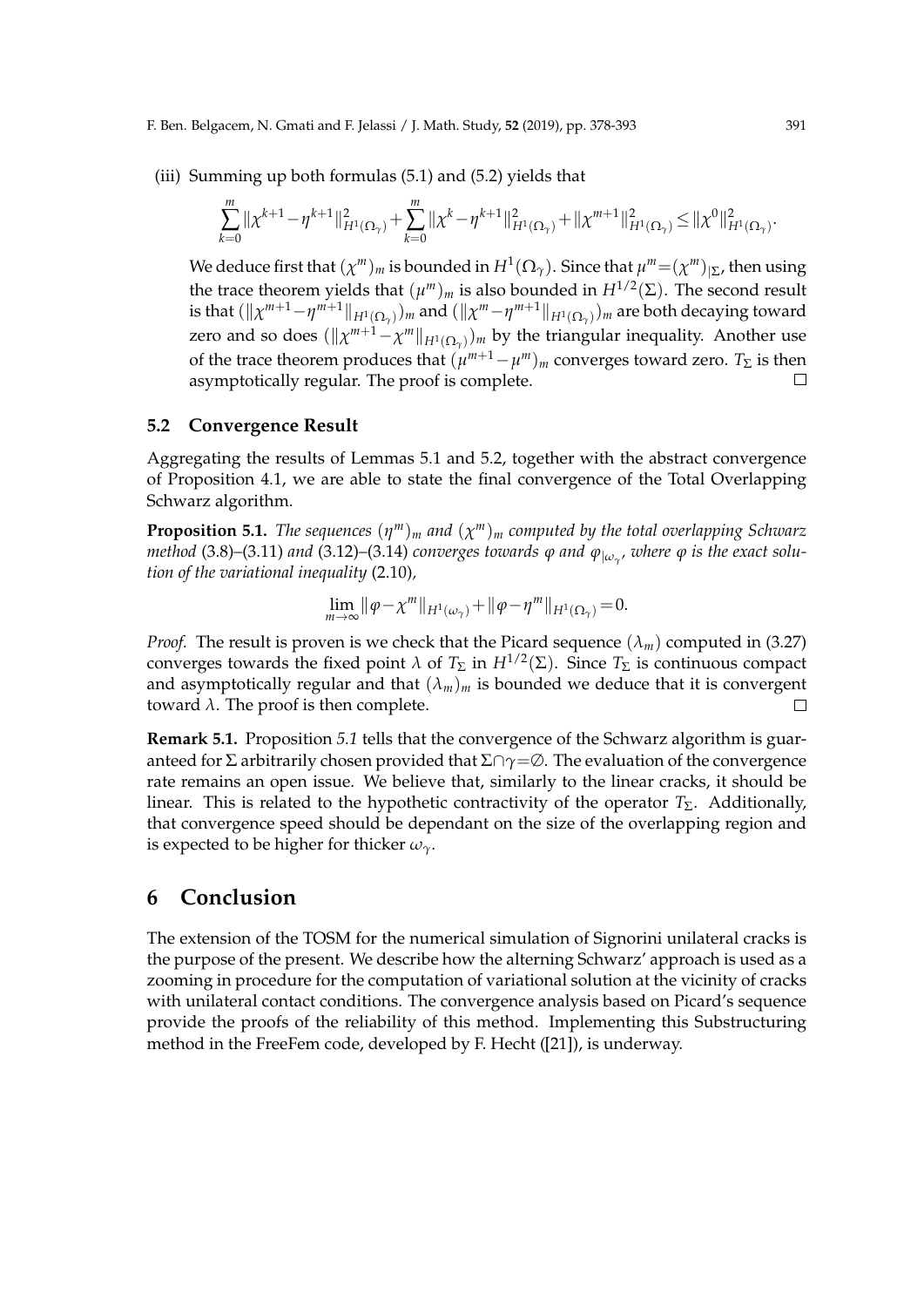#### **References**

- [1] R. A. Adams. *Sobolev Spaces*. Academic Press, New York, (1975).
- [2] S. Amdouni, K. Mansouri, Y. Renard and *et al.* Numerical convergence and stability of mixed formulation with X-FEM cut-off. *Eur. J. Comput Mech.*, 21, 160-173, 2012.
- [3] J. B. Apoung-Kamga and O. Pironneau. Numerical zoom and application to nuclear waste. *J. Comput. Phys.*, 224: 403-413, 2007.
- [4] L Badea and J. Wang. An additive Schwarz method for variational inequalities. *Math. Comput.*, 69: 1341-1354, 2000.
- [5] T. Belytschko, R. Gracie and G. Ventura. A review of extended/generalized finite element methods for material modeling. *Model. Simul. Mater. Sci. Eng.*, 17, 2009.
- [6] F. Ben Belgacem, M. Fournié, N. Gmati and tt al. On the Schwarz algorithms for the elliptic exterior boundary value problems. *ESAIM, Math. Model. Numer. Anal.*, 39: 693-714, 2005.
- [7] H. Ben Dhia, J. Olivier. On the use of XFEM within the Arlequin framework for the simulation of crack propagation. *Comput. Meth. Appl. Mech. Eng.*, 199, 1403-1414, 2010.
- [8] F. Brezzi, J.-L. Lions and O. Pironneau. On the chimera method. *C. R. Acad. Sci. Paris, (I) Math.* 332, 655-660, 2001.
- [9] E. Chahine. Etude mathématique et numérique de méthodes d'éléments finis étendues pour le calcul en domaines fissurés. PhD., *Institut National des Sciences Appliqués de Toulouse*, 2008.
- [10] E. Chahine, P. Laborde and Y. Renard. Crack-tip enrichment in the Xfem method using a cut-off function. *Int. J. Numer. Meth. Engng.*, 75, 629-646, 2008.
- [11] M. Ipopa and T. Sassi. A Robin domain decomposition algorithm for contact problems: convergence results. Lecture Notes in *Computational Science and Engineering*. M. Bercovier, M. J. Gander, R. Kornhuber, O. Widlund. Domain Decomposition Methods in Science and Engineering XVIII, 145-152, 2009.
- [12] G. Duvaut and J.-L. Lions. *Les in´equations en m´ecanique et en physique*, Dunod, Paris, 1972.
- [13] B.L. Karihaloo and Q.Z. Xiao. Modelling of stationary and growing cracks in FE framework without remeshing: a state-of-the-art review. *Comput. Struct.*, 81: 119-129, 2003.
- [14] F. Liu and R I. Borja. Finite deformation formulation for embedded frictional crack with the extended finite element method. *Int. J. Numer. Meth. Eng.*, 82, 773-804, 2010.
- [15] R. Glowinski, J. He, J. Rappaz and *et al.* A multi-domain method for solving numerically multi-scale elliptic problems. *C. R. M.* 338: 741-746, 2004.
- [16] R. Glowinski, J. He, A. Lozinski and *et al.* Finite element methods with Patches and applications. DDM in Science and Engineering XVI. Lecture Notes in *Computational Science and Engineering*, 55: 77-, 2007,.
- [17] P. Grisvard. Boundary value problems in non-smooth domains. *Monographs and Studies in Mathematics*, Pitman, London, 24, 1985.
- [18] P.-A. Guidault, O. Allix, L. Champaney and *et al.* A multiscale extended finite element method for crack propagation. *Comput. Meth. Appl. Mech. Engin.*, 197: 381-399, 2008.
- [19] J. Haslinger, I. Hlaváček and J. Nečas. Numerical methods for unilateral problems in solid mechanics, in Handbook of *Numerical Analysis*, Volume IV, Part 2, Eds. P.G. Ciarlet and J.-L. Lions, North Holland, 1996.
- [20] J. He, A. Lozinski and J. Rappaz. Accelerating the method of finite element patches using approximately harmonic functions. *C. R. Acad. Sci. Paris (I) Math.*, 345: 107-112, 2007.
- [21] F. Hecht. FreeFem++, User's Guide, 2011. Universite Pierre et Marie Curie, Paris. On the web ´ at http://www.freefem.org/ff++/ftp/freefem++doc.pdf.
- [22] F. Hecht, A. Lozinski, and O. Pironneau. Numerical zoom and the Schwarz algorithm, Finite